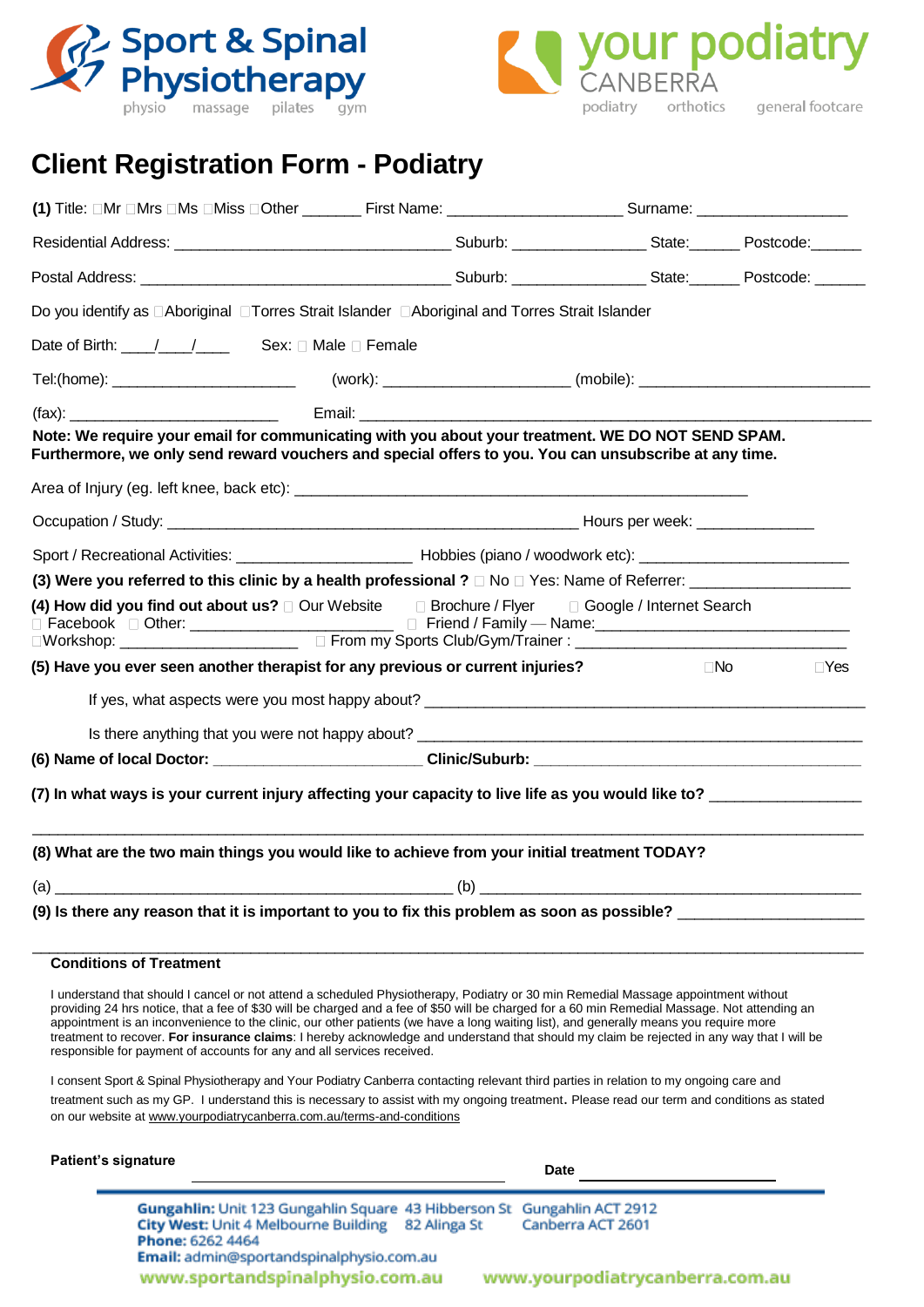



## **New Client Agreement**

Thank you for choosing Sport & Spinal Physiotherapy and Your Podiatry Canberra as your health provider. We truly appreciate your support and will do our absolute best to provide you with exceptional health care solutions for many years to come.

### **We Need Your Help**

To ensure we provide you and our other valued clients with the best possible care, it is important that you understand and agree to our terms and conditions as outlined below:

- 1. **Be on Time**: All clients are expected to **arrive on time for each and every appointment**. We will do our absolute best to not keep you waiting also.
- 2. **24 Hours Notice of Cancellations**: As we are a busy and professional health provider, all clients must accept and agree to our cancellation policy. Failure to attend scheduled appointment not only disrupts your treatment progress but also takes the spot of another client who may have been able to attend in your place. If you are unable to attend a scheduled appointment **you must give us 24 hours notice**, otherwise a cancellation fee will be charged.
- 3. **We Appreciate Your Feedback**  at the end of your session **today you will be emailed a short feedback form** where you get the chance to let us know how our admin team and therapists managed your care. Your input is highly valued so that we can continue to improve our service.
- 4. **Pay at the Time of Consult** consultation fees for all private clients are to be **paid at the time of consultation. No invoices will be given**. Workers Compensation and CTP client's invoices are sent directly to their insurer provided all necessary claim numbers and paperwork are submitted. Should the claim be rejected for any reason, all invoices become the responsibility of the client.
- 5. **Your Treatment Plan**  To ensure the greatest success for your treatment, we suggest booking your appointments two weeks in advance. This will also ensure that you secure appointment times that suit you.
- 6. **Referrals Welcomed** We thank you in advance for any referrals to our business. If you do refer your friends and family to our practice, you will be rewarded with a **free 30 minute massage** for each referral..

| <b>Clients Name:</b> | <b>Date</b> |  |
|----------------------|-------------|--|
|                      |             |  |

**Client Signature**:\_\_\_\_\_\_\_\_\_\_\_\_\_\_\_\_\_\_\_\_\_\_\_ **Admin Name**:\_\_\_\_\_\_\_\_\_\_\_\_\_\_\_\_\_\_\_\_\_\_\_\_\_\_\_\_\_\_